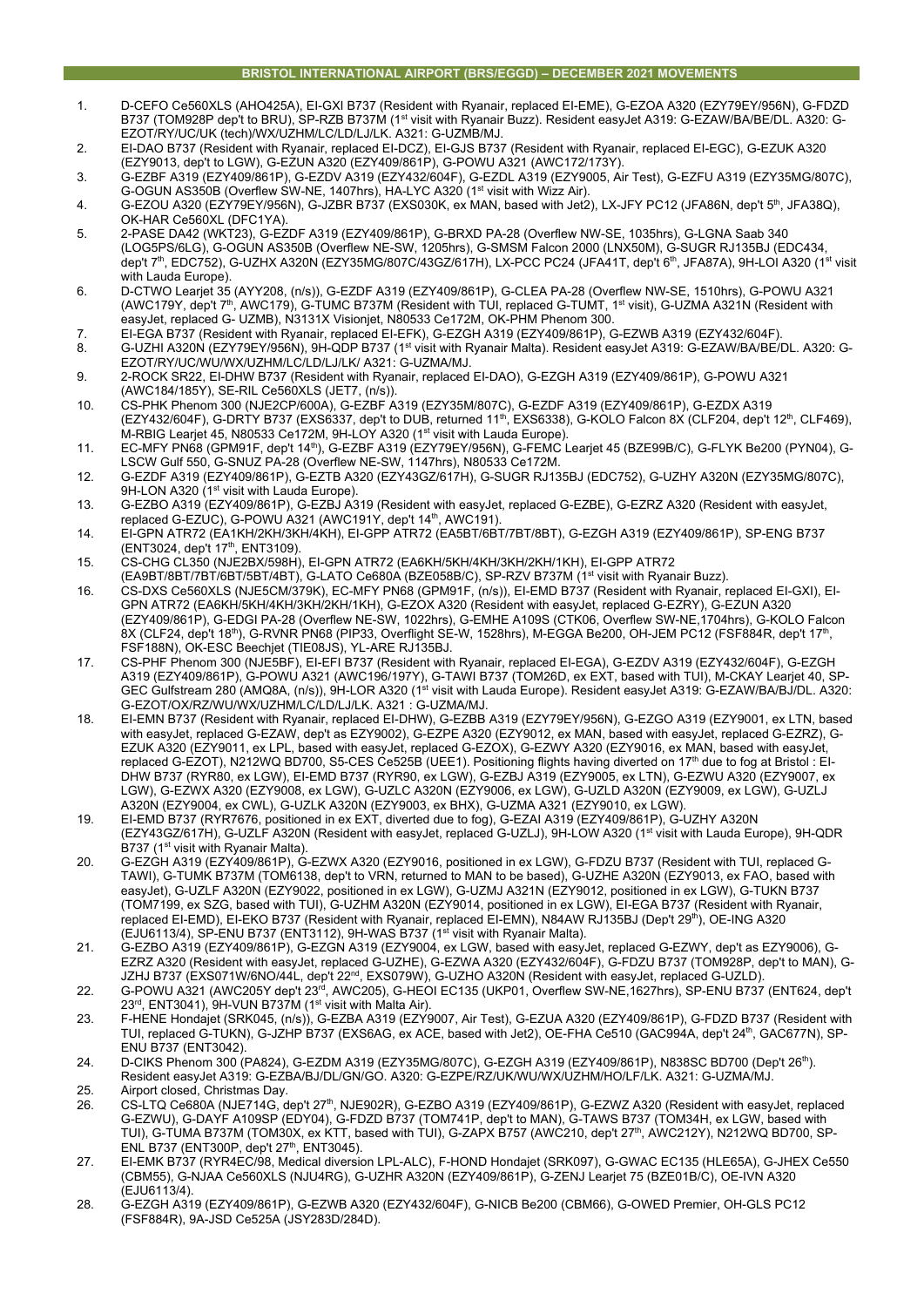- 29. 2-SALE DA62, G-EZDL A319 (EZY9005, Air Test), G-JHEX Ce550 (CBM55, (n/s)), G-UZMD A321N (Resident with easyJet, replaced G- UZMA), 9H-ACT B737 (1<sup>st</sup> visit with Ryanair Malta).
- 30. G-EZUA A320 (EZY409/861P), G-KOLO Falcon 8X (CLF510), G-NJAD Falcon 2000 (NJU2NF, dep't 2<sup>nd</sup> Jan, NJU910A), G-UZLJ A320N (Resident with easyJet, replaced G-UZLF), G-XVIP Be200 (GMA502, (n/s)), OY-SWO Falcon 2000 (BBB5/5P), SP-ENL B737  $(ENT3048, dep't 1<sup>st</sup> Jan).$
- 31. 2-LAND RC114, G-EZDV A319 (EZY432/604F), G-EZGH A319 (EZY409/861P), G-GDFX B737 (1st visit with Jet2, resident, replaced G-JZHP), G-JHEX Ce550 (CBM55), G-REXA Be200 (REV934A/B), 9H-IBJ A320 (1<sup>st</sup> visit with Lauda Europe). Resident easyJet A319: G-EZBA/BJ/DL/GN/GO. A320 : G-EZPE/RZ/UK/WX/WZ/UZHM/HO/LC/LJ/LK. A321: G-UZMD/MJ.

BFC = Bristol Flying Centre. (n/s) = Night stop Military visitors highlighted in Bold text (not inc. ILS approaches)

## **ILS APPROACHES**

- 2<sup>nd</sup> G-ETPM DA42 (EPT84).<br>3<sup>rd</sup> G-ETPM DA42 (ETP81).
- $3^{rd}$  G-ETPM DA42 (ETP81).<br>8<sup>th</sup> G-LDGF DA42 (1 DG20).  $8<sup>th</sup>$  G-LDGF DA42 (LDG20), G-GWAC EC135 (HLE65E).<br>15<sup>th</sup> G-WLTS BH429 (HLE22Z).
- 
- $15^{th}$  G-WLTS BH429 (HLE22Z).<br> $24^{th}$  G-WLTS BH429 (HLE22Z).  $24<sup>th</sup>$  G-WLTS BH429 (HLE22Z).<br> $28<sup>th</sup>$  G-WLTS BH429 (HLE22Z).
- G-WLTS BH429 (HLE22Z).

## **CHARTER FLIGHTS**

#### None

# **SCHEDULED REGULAR FLIGHTS**

|                                                                                                                                                                                                                                       |                                                                                                              |                                                                           | $\overline{2}$                                              | 3                                                                                                            | $\overline{4}$                                                     | 5                                                                  | 6                                                                                                    | $\overline{7}$                                                  | 8                                                    | 9                                                 | 10                                                                                                           | 11                                                                               | 12                                                                        | 13                                                                               | 14                                             | 15                                                          |
|---------------------------------------------------------------------------------------------------------------------------------------------------------------------------------------------------------------------------------------|--------------------------------------------------------------------------------------------------------------|---------------------------------------------------------------------------|-------------------------------------------------------------|--------------------------------------------------------------------------------------------------------------|--------------------------------------------------------------------|--------------------------------------------------------------------|------------------------------------------------------------------------------------------------------|-----------------------------------------------------------------|------------------------------------------------------|---------------------------------------------------|--------------------------------------------------------------------------------------------------------------|----------------------------------------------------------------------------------|---------------------------------------------------------------------------|----------------------------------------------------------------------------------|------------------------------------------------|-------------------------------------------------------------|
| DLH2WU/3ML<br>DLH3LX/3WY<br>EIN296/297<br>EJU58GK/97BM<br>EJU61WE/6167<br>EJU6025/6026<br>EWG13M/4213<br>EZS18RT/6152<br>KLM1051/1052<br><b>KLM48R/91Q</b><br>KLM1057/1046<br>WZZ1057/3355                                            | D-<br>D-<br>EI-<br>OE-<br>OE-<br>OE-<br>OE-<br>HB-<br>PH-<br>PH-<br>PH-<br>HA-                               | <b>AECH</b><br>EZV<br><b>EXT</b>                                          | <b>AECB</b><br><b>DEM</b><br>EZB<br><b>EZF</b>              | <b>AECF</b><br><b>DEK</b><br><b>LYZ</b><br>EZB<br>EXT<br><b>LYC</b>                                          | <b>AECA</b><br><b>EXD</b><br><b>EXD</b>                            | <b>AECF</b><br><b>DEH</b><br>EZC<br>EXS                            | <b>AECA</b><br>DEL<br><b>LYW</b><br><b>EXB</b><br><b>EXK</b>                                         | <b>AEBC</b><br><b>DEK</b><br>EZF<br>EZA                         | <b>AECA</b><br><b>EXS</b><br>EXE                     | <b>AFBC</b><br><b>DVG</b><br>EZD<br>EXJ           | <b>AECE</b><br><b>DEG</b><br><b>LYW</b><br>EZZ<br><b>EXL</b><br>LYF                                          | <b>AECI</b><br>EZT<br><b>EXR</b>                                                 | <b>AECF</b><br><b>EDP</b><br>LYW<br><b>EXC</b><br>EZN                     | <b>DEM</b><br>LYW<br><b>EXB</b><br><b>EXS</b>                                    | <b>AEBC</b><br><b>DVN</b><br>EXO<br><b>EXT</b> | <b>AECE</b><br>EXL<br>EXL                                   |
| RYR1HG/17GQ<br>RYR1NH/8682<br>RYR2CM/4ER<br>RYR2GP/240C<br>RYR2HX/95XP<br>RYR3FR/87GT<br>RYR3NB/8UB<br>RYR4BV/8KD<br>RYR4DV/484H<br>RYR4HY/8KT<br>RYR4JT/6XZ<br>RYR4LL/5CA<br>RYR5DF/83NN<br>RYR5QN/49RD<br>RYR6G/669G<br>RYR6RU/37XB | EI-<br>EI-<br>EI-<br>EI-<br>EI-<br>EI-<br>EI-<br>EI-<br>EI-<br>EI-<br>EI-<br>EI-<br>EI-<br>EI-<br>EI-<br>EI- | $\bullet$<br><b>RKQ</b><br><b>RST</b><br><b>RZB</b>                       | $\star$<br><b>RKH</b><br><b>RKK</b><br>٠                    | <b>RSH</b><br>GXI<br>GXI<br><b>DAO</b><br>GXI<br><b>DYA</b><br><b>LMT</b><br>QBK<br><b>DLI</b><br><b>EFK</b> | EFF<br><b>RSL</b><br><b>RKM</b><br>EFK<br>GJS<br>GJS<br><b>RKU</b> | <b>RSB</b><br>GJS<br><b>DAO</b><br>EFK<br><b>RST</b><br>LOI<br>EFK | <b>EFK</b><br><b>GJS</b><br><b>EFK</b><br><b>DAO</b><br><b>EMA</b><br>QEF<br>$\overline{DLG}$<br>GXI | <b>DCO</b><br><b>RKH</b><br><b>RSS</b><br>$\star$<br><b>EFK</b> | <b>EMA</b><br><b>RKO</b><br><b>RKQ</b><br><b>RSY</b> | <b>EKE</b><br><b>RZF</b><br><b>RKT</b><br>EBH     | <b>RKC</b><br><b>DHW</b><br><b>DHW</b><br>GXI<br><b>DHW</b><br><b>DPJ</b><br>LOY<br>QEF<br><b>EBS</b><br>GJS | <b>EVC</b><br><b>RSB</b><br><b>RKE</b><br>GXI<br>EGA<br><b>EGA</b><br><b>RSV</b> | <b>RKE</b><br><b>EGA</b><br><b>DHW</b><br>GXI<br><b>RKV</b><br>LON<br>GXI | GXI<br><b>DHW</b><br>GXI<br><b>EGA</b><br><b>EBX</b><br>QEF<br><b>EFO</b><br>GJS | EKM<br><b>RSK</b><br><b>RKU</b><br>GXI<br>GXI  | <b>EMP</b><br><b>RST</b><br><b>RKW</b><br><b>RZC</b>        |
| RYR7JZ/93FN<br>RYR9LL/149X                                                                                                                                                                                                            | EI-<br>EI-                                                                                                   | EFK                                                                       | GXI                                                         | GJS                                                                                                          | GXI                                                                | GXI                                                                | GXI                                                                                                  | GXI                                                             | EGA                                                  | GXI                                               | <b>EGA</b>                                                                                                   | GJS                                                                              | GJS                                                                       | GJS                                                                              | GJS                                            | GXI                                                         |
| RYR9UZ/21UN<br>RYR9WP/75ZZ<br>RYR15HF/504<br>RYR15LT/8255<br>RYR17D/5342<br>RYR64FR/1177<br>RYR67YY/4757<br>RYR71BL/8249<br>RYR77CZ/77XX<br>RYR88EQ/1104<br>RYR2798/2799<br>RYR49BG/4899<br>RYR72LQ/79PX<br>RYR51PL/606A              | EI-<br>EI-<br>EI-<br>EI-<br>EI-<br>EI-<br>EI-<br>EI-<br>EI-<br>EI-<br>EI-<br>EI-<br>EI-<br>$E$ -             | <b>DCZ</b><br><b>EFK</b><br><b>DCZ</b><br><b>DCZ</b><br>QAF<br><b>DPV</b> | <b>EFK</b><br><b>EFK</b><br>QEA<br>GXI<br><b>DLG</b><br>EFK | <b>EFK</b><br><b>DYX</b><br><b>EKX</b><br>EFK<br>GJS<br><b>DWM</b>                                           | GXI<br><b>DYY</b><br><b>EFK</b><br><b>DHR</b>                      | <b>DCF</b><br>EFK<br><b>DAO</b><br>QDC<br>GJS<br><b>EKK</b><br>GXI | GJS<br><b>DAO</b><br><b>EMC</b><br><b>RKS</b><br>GJS<br>EFY                                          | GXI<br><b>EFK</b><br>EKV                                        | GXI<br><b>EGA</b><br>GXI<br>GXI<br>QDP<br>EKT        | GXI<br><b>EGA</b><br>QEC<br>EGA<br>$\star$<br>EGA | EBE<br><b>DLI</b><br><b>DLK</b><br>GJS<br>GXI<br>EBL                                                         | GJS<br><b>DWK</b><br>GXI<br><b>DCG</b>                                           | EBO<br>GXI<br><b>DHW</b><br>QCI<br><b>EGA</b><br><b>DCL</b><br>GJS        | <b>DHW</b><br><b>EGA</b><br><b>EKK</b><br><b>RSH</b><br><b>DHW</b><br><b>EKX</b> | <b>GJS</b><br>GXI<br><b>DHS</b>                | GJS<br><b>EGA</b><br>GJS<br>GJS<br><b>VUE</b><br><b>DYB</b> |